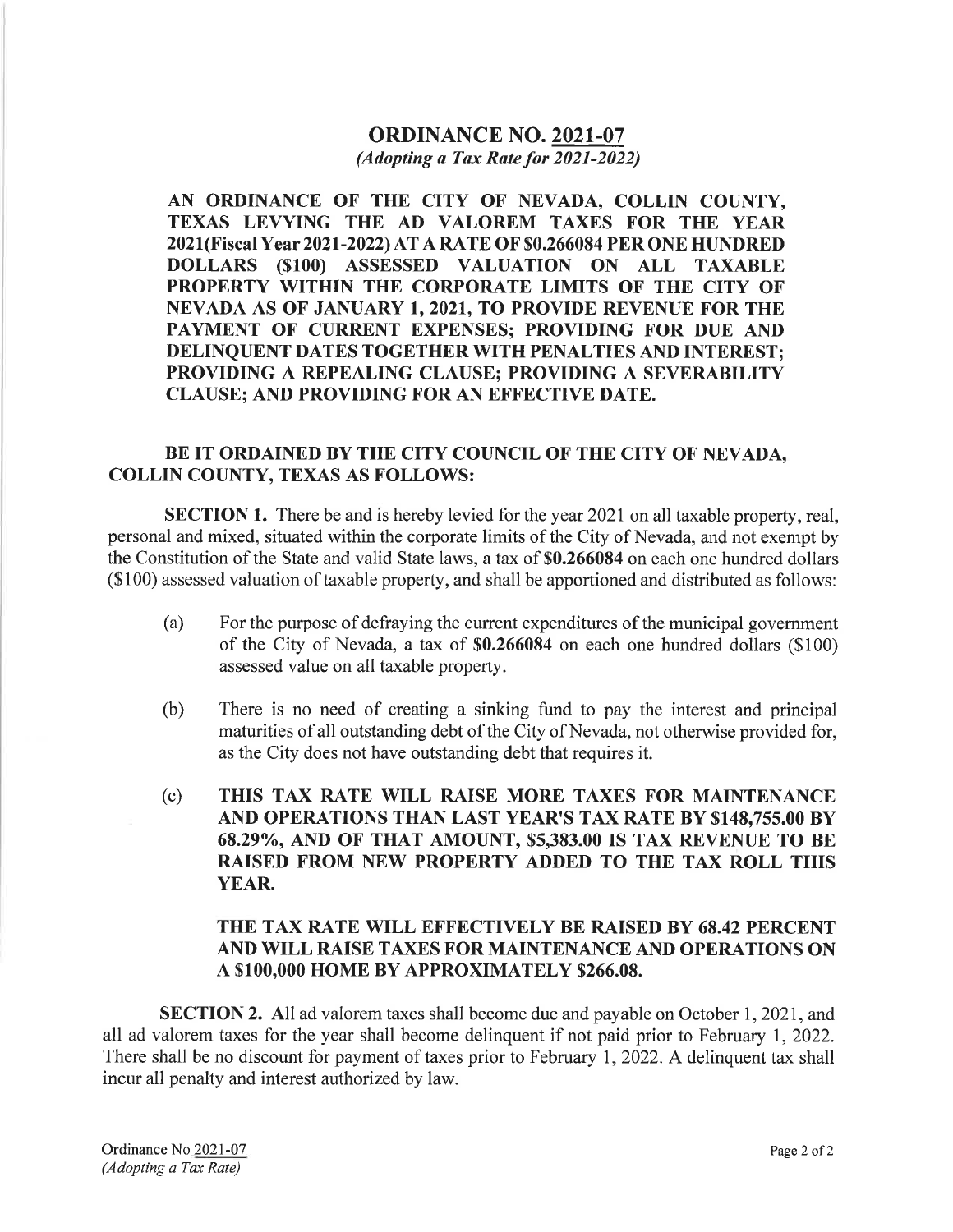**SECTION 3.** Taxes are payable to the Collin County Assessor-Collectors Office. The City shall have available all the rights and remedies provided by law for the enforcement of the collection of taxes levied under this ordinance.

SECTION 4. The tax roll as presented to the City Council, together with any supplements thereto, be and the same are hereby approved.

SECTION 5. All ordinances of the City of Nevada in conflict with the provisions of this Ordinance be, and the same are hereby, repealed and all other provisions of the ordinances of the City of Nevada not in conflict with the provisions of this Ordinance shall remain in full force and effect.

SECTION 6. Should any sentence, paragraph, subdivision, clause, phrase or section of this Ordinance be adjudged or held to be unconstitutional, illegal or invalid, the same shall not affect the validity of this Ordinance as a whole or any part or provision thereof other than the part thereof decided to be unconstitutional, illegal or invalid.

SECTION 7. This ordinance shall take effect immediately from and after its passage, as the law and charter in such cases provide.

DULY PASSED by the City Council of the City of Nevada, Texas, on the 7th day of September 2021.

Voting in favor: Mike Laye, GINRA Garlington, Kerlie Longoria Voting in opposition

APPROVED:

Ben Ponce, Mayor

CORRECTLY ENROLLED:

Judy Hill, City Secretary

APPROVED AS TO FORM:

 $9124/$ 

James E. Shepherd, City Attorney

Ordinance No 2021-07 (Adopting ø Tax Røte)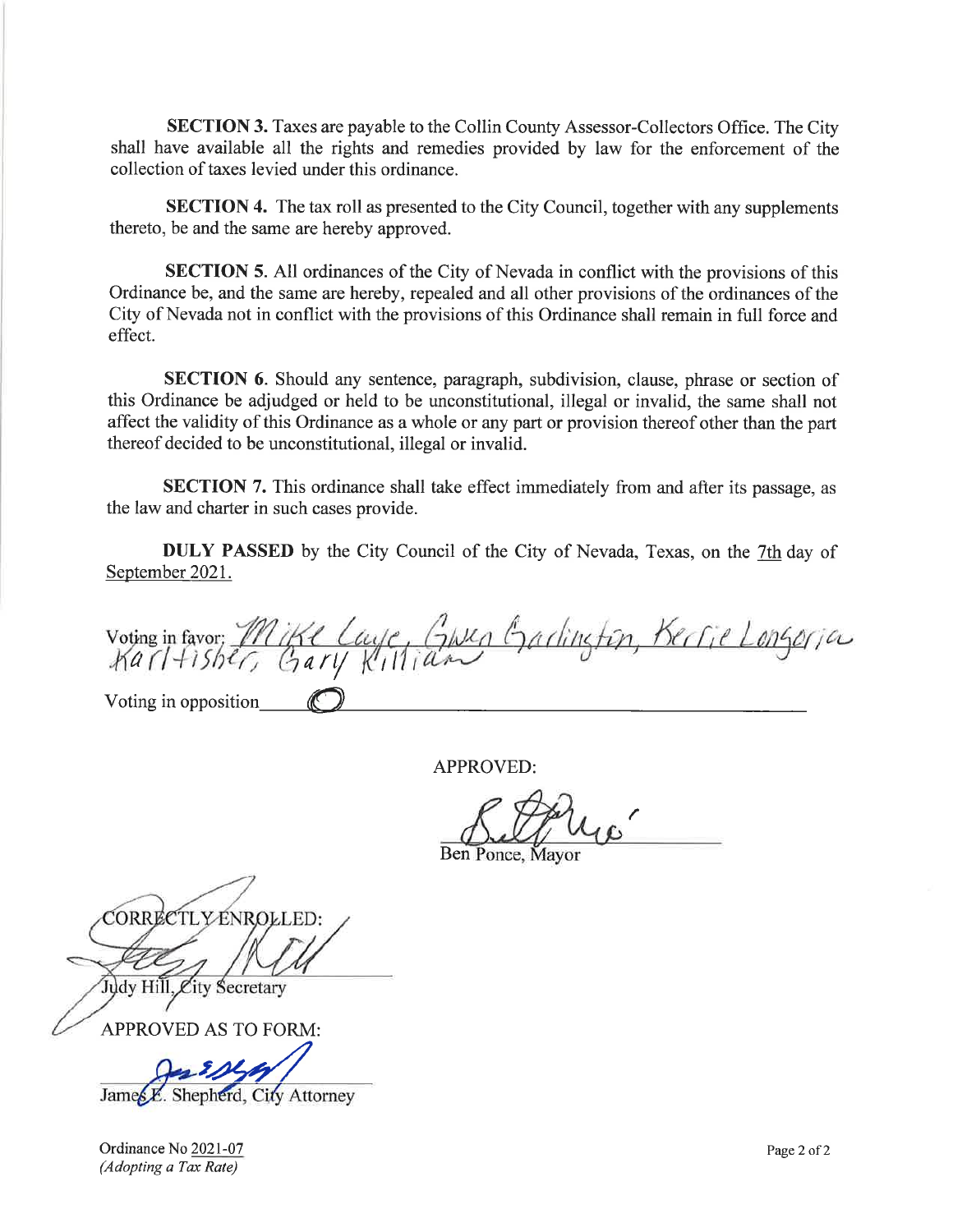## NOTICE OF PUBLIC HEARING ON TAX INCREASE

A tax rate of \$0.266084 per \$100 valuation has been proposed by the governing body of City of Nevada.

| PROPOSED TAX RATE       | \$0.266084 per \$100 |  |
|-------------------------|----------------------|--|
| NO-NEW-REVENUE TAX RATE | \$0.160259 per \$100 |  |
| VOTER-APPROVAL TAX RATE | \$0.166087 per \$100 |  |
| DE MINIMIS RATE         | \$0.523386 per \$100 |  |

The no-new-revenue tax rate is the tax rate for the 2021 tax year that will raise the same amount of property tax revenue for City of Nevada from the same properties in both the 2020 tax year and the 2021 tax year.

The voter-approval rate is the highest tax rate that City of Nevada may adopt without holding an election to seek voter approval of the rate, unless the de minimis rate for City of Nevada exceeds the voter-approval rate for City of Nevada.

The de minimis rate is the rate equal to the sum of the no-new-revenue maintenance and operations rate for City of Nevada, the rate that will raise \$500,000, and the current debt rate for City of Nevada.

The proposed tax rate is greater than the no-new-revenue tax rate. This means that City of Nevada is proposing to increase property taxes for the 2021 tax year.

A PUBLIC HEARING ON THE PROPOSED TAX RATE WILL BE HELD ON September 7, 2021 AT 7:00 PM AT Lone Star Cowboy Church, 123 Cowboy Way, Nevada, TX 75173.

The proposed tax rate is greater than the voter-approval tax rate but not greater than the de minimis rate. However, the proposed tax rate exceeds the rate that allows voters to petition for an election under Section 26.075, Tax Code. If City of Nevada adopts the proposed tax rate, the qualified voters of the City of Nevada may petition the City of Nevada to require an election to be held to determine whether to reduce the proposed tax rate. If a majority of the voters reject the proposed tax rate, the tax rate of the City of Nevada will be the voter-approval tax rate of the City of Nevada.

YOUR TAXES OWED UNDER ANY OF THE RATES MENTIONED ABOVE CAN BE CALCULATED AS FOLLOWS:

Property tax amount= (tax rate) x (taxable value of your property)/100

FOR the proposal:

Mike Laye Gwen Garlington

Karl Fisher Kerrie Longoria

AGAINST the proposal: